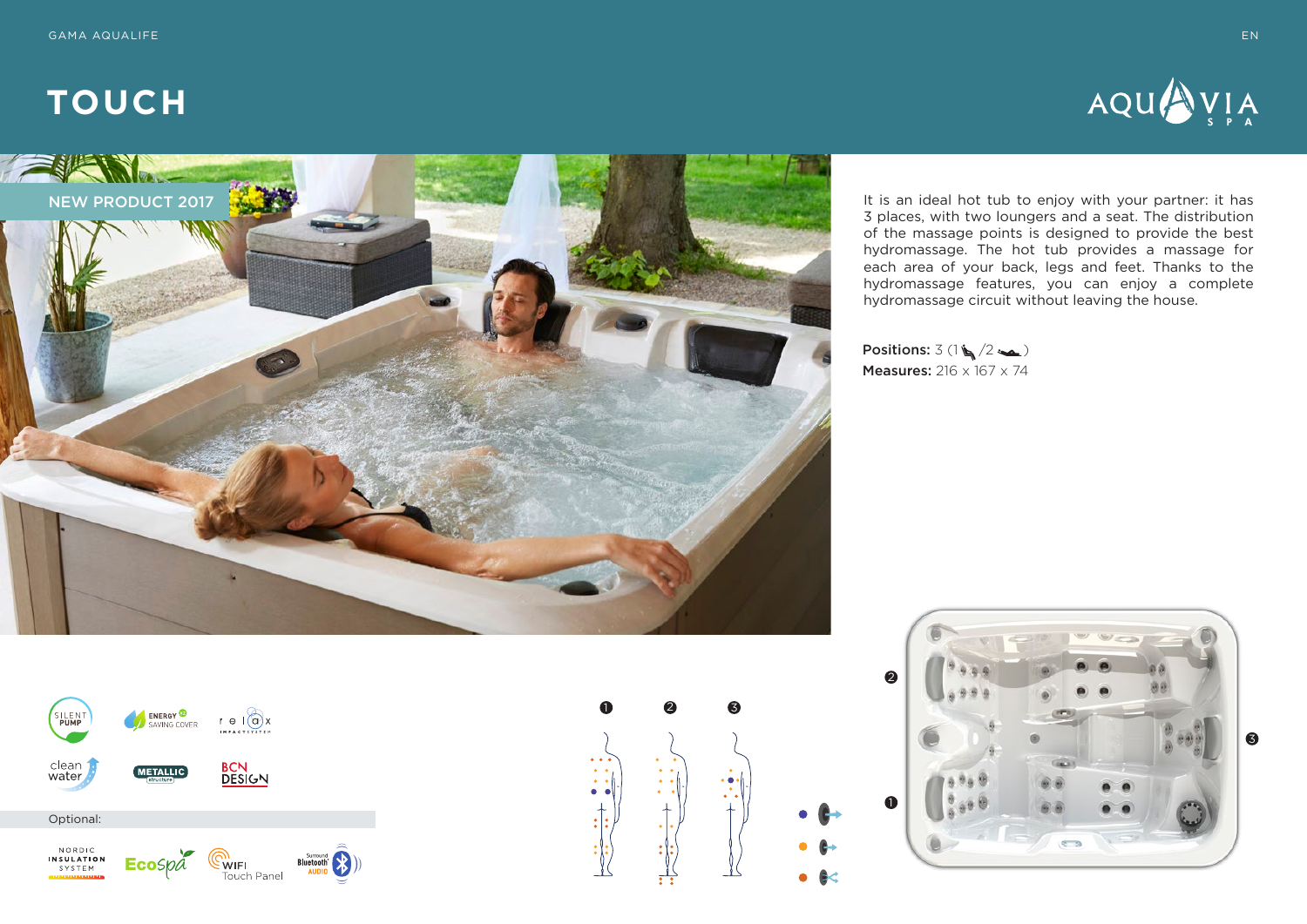

ref: 43930

# **Technical specifications**

| Measures ( ±2cm)             | $216 \times 167 \times 74$ |
|------------------------------|----------------------------|
| Positions (seats/loungers)   | 3(1/2)                     |
| Water capacity (I)           | 780                        |
| Weight (empty $/$ full) (kg) | 229 / 1.009                |
|                              |                            |

| Cabinet coating | Graphite / Thunder / Walnut |
|-----------------|-----------------------------|
| Without cabinet | Optional                    |
| Acrylic colours | 44 / 27 / 72 / 59 / 18      |

| <b>FEATURES</b>                  |                |
|----------------------------------|----------------|
| Total massage points             | 42             |
| High pressure micro-massage      | 21             |
| Circular anti-stress massage     | 14             |
| Circular drainage massage        | $\overline{4}$ |
| Reflex foot massage              | 3              |
| Neck massage                     |                |
| Intensive treatment lounger jets |                |
| Relax Impact System nozzles      |                |
| Waterfall                        |                |
| <b>Headrests</b>                 | 3              |
| <b>Digital Control Panel</b>     |                |
| Clean Water System               | ٠              |
| Galvanised metal structure       |                |
| ABS base                         | ٠              |
| <b>Energy Saving Cover</b>       | ٠              |
| EcoSpa                           | Optional       |
| Nordic Insulation System         | Optional       |

| <b>FINISHES</b>                           |                             |
|-------------------------------------------|-----------------------------|
| 3 LED spotlights                          | Optional                    |
| <b>Bluetooth Sound</b>                    | Optional                    |
| Stainless steel nozzles                   | $\bullet$                   |
| Programmable WiFi Touch Panel             | Optional                    |
|                                           |                             |
| <b>MASSAGE PUMPS</b>                      |                             |
| Water massage                             | 2.200 W / 3 HP              |
| <b>Relax Impact Pump</b>                  | -                           |
|                                           |                             |
| <b>FILTRATION AND HEATING</b>             |                             |
| Recirculation pump                        | 250 W                       |
| Water heater                              | 3.000 W                     |
| $\sim$ $\sim$ $\sim$ $\sim$ $\sim$ $\sim$ | $\sim$ $\sim$ $\sim$ $\sim$ |

| Type of filter                               | Cartridge         |
|----------------------------------------------|-------------------|
|                                              |                   |
| POWER SUPPLY                                 |                   |
| Power requirement LOW AMP (W) / (A) to 230 V | 3.280 W / 14.3 A  |
| Voltage                                      | 230 V / 400 V III |



## **Acrylic colors**





59 Sterling

### 18 Sand

#### Furniture finishes







AQU

*Woodermax GRAPHITE step (or BASIC model)*



## *Ideal accessory for taking off the spa cover without any effort at all.*

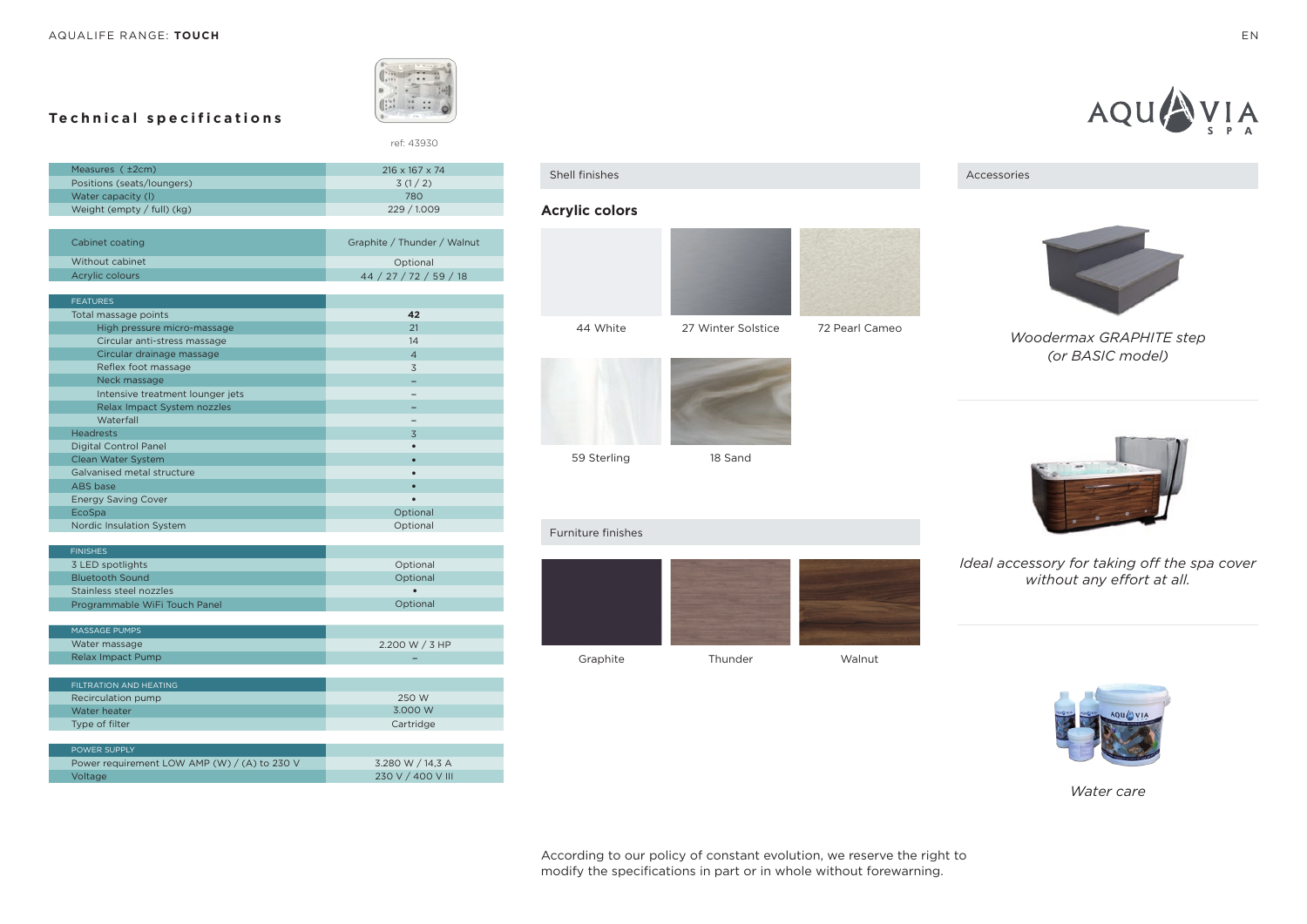



Ce spa est idéal pour passer un moment à deux : le spa dispose de trois places, avec deux chaises longues et un siège. Les points de massage sont répartis de façon à offrir le meilleur hydromassage. Le spa dispose d'un massage pour chaque point du dos, des jambes et des pieds. Vous pourrez profiter d'un circuit complet d'hydromassage, sans sortir de chez vous.

Positions:  $3(1)(2)$ **Dimensions:**  $216 \times 167 \times 74$ 





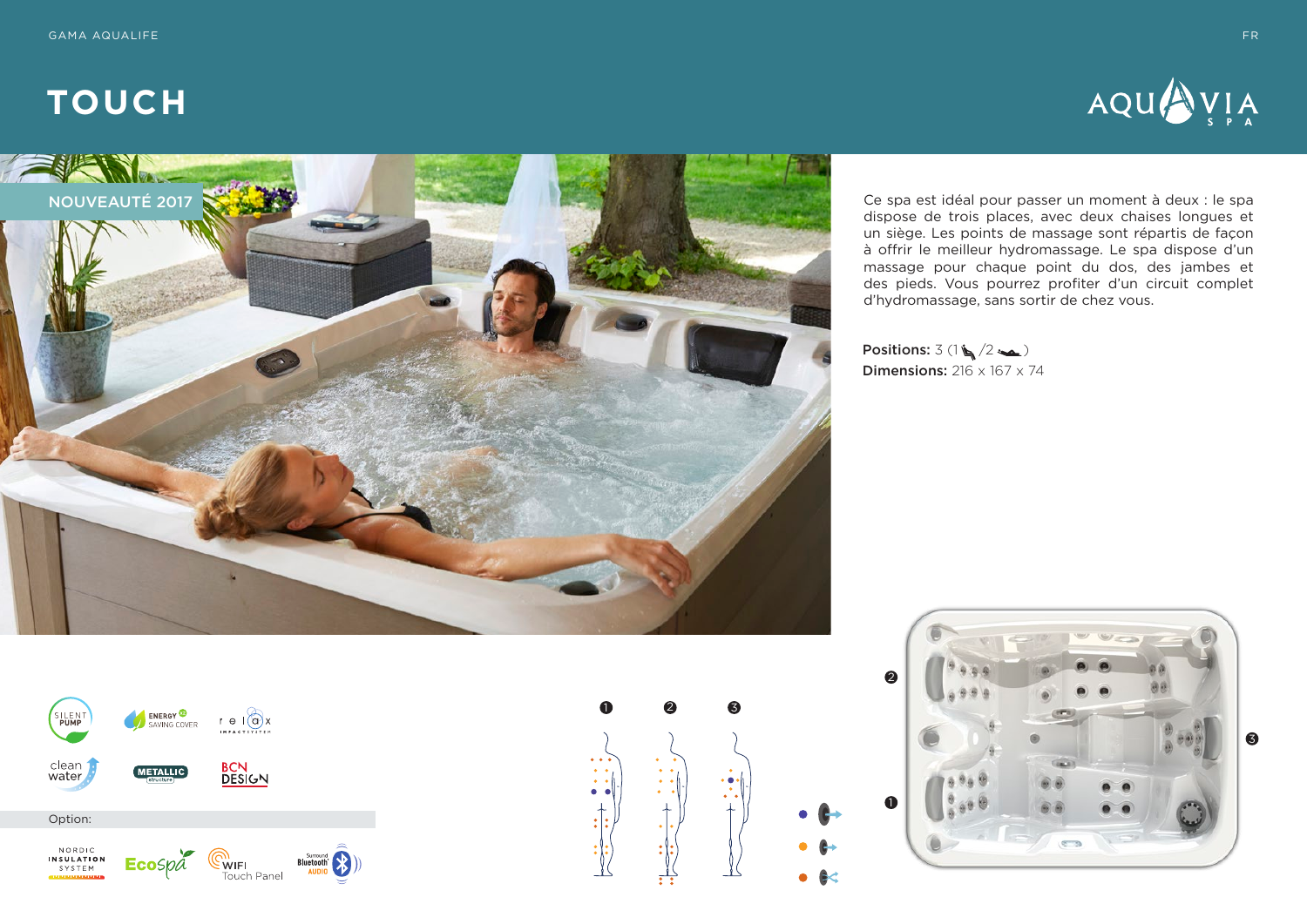

ref: 43930

2.200 W / 3 CV

# **Caractéristiques techniques**

| Dimensions ( ±2cm)                     | 216 x 167 x 74                   |
|----------------------------------------|----------------------------------|
| Positions (assises / allongées)        | 3(1/2)                           |
| Volume Eau (I)                         | 780                              |
| Poids (vide / plein) (kg)              | 229 / 1.009                      |
|                                        |                                  |
| Type de Revêtement Meuble Extérieur    | Graphite / Chêne blanchi / Noyer |
| Sans habillage                         | Option                           |
| <b>Couleurs Acrylique</b>              | 44 / 27 / 72 / 59 / 18           |
|                                        |                                  |
| <b>PRESTATIONS</b>                     |                                  |
| <b>Total Points de Massage</b>         | 42                               |
| Micro Massage Localisé Pression        | 21                               |
| Massage Rotatif Anti-tension           | 14                               |
| Massage Rotatif Drainage               | $\overline{4}$                   |
| Massage Pieds Reflexo                  | 3                                |
| <b>Massage Cervical</b>                |                                  |
| Jets Chaise-Longue Intensive Treatment |                                  |
| <b>Buses Relax Impact System</b>       |                                  |
| Cascades Eau                           |                                  |
| Appuie-tête                            | 3                                |
| Panneau de Commande Numérique          |                                  |
| Clean Water System                     | $\bullet$                        |
| Structure Métal Galvanisé              |                                  |
| Base ABS                               |                                  |
| <b>Energy Saving Cover</b>             |                                  |
| EcoSpa                                 | Option                           |
| <b>Nordic Insulation System</b>        | Option                           |

| <b>FINITIONS</b>              |           |
|-------------------------------|-----------|
| 3 Ampoules LED                | Option    |
| <b>Bluetooth Audio</b>        | Option    |
| <b>Buses Inoxydable</b>       | $\bullet$ |
| Touch Panel Programmable Wifi | Option    |
|                               |           |
| POMPES DE MASSAGE             |           |

| Massage d'Eau                              | 2.200 W / 3 CV    |
|--------------------------------------------|-------------------|
| Relax Impact Pump                          |                   |
|                                            |                   |
| FILTRATION ET CHAUFFAGE                    |                   |
| Pompe de recirculation                     | 250 W             |
| Chauffage d'eau                            | 3.000 W           |
| Type de filtre                             | Cartouche         |
|                                            |                   |
| <b>COURANT ÉLECTRIQUE</b>                  |                   |
| Puissance maximale LOW AMP (W) / (A) 230 V | 3.280 W / 14,3 A  |
| <b>Tension</b>                             | 230 V / 400 V III |
|                                            |                   |

Matériel des Spas

### **Couleurs Acrylique**



59 Sterling

18 Sand



*Accessoire idéal pour ramasser en toute commodité la couverture de votre Spa.*



#### *Kit de désinfection*

Dans le cadre de notre politique d'améliorations constantes, nous nous réservons le droit de modifier/d'amender nos spécifications n'importe quand et sans aucun préavis.





Accessories

*Woodermax GRAPHITE escalier spa (ou BASIC modèle)*

Bois des Spas

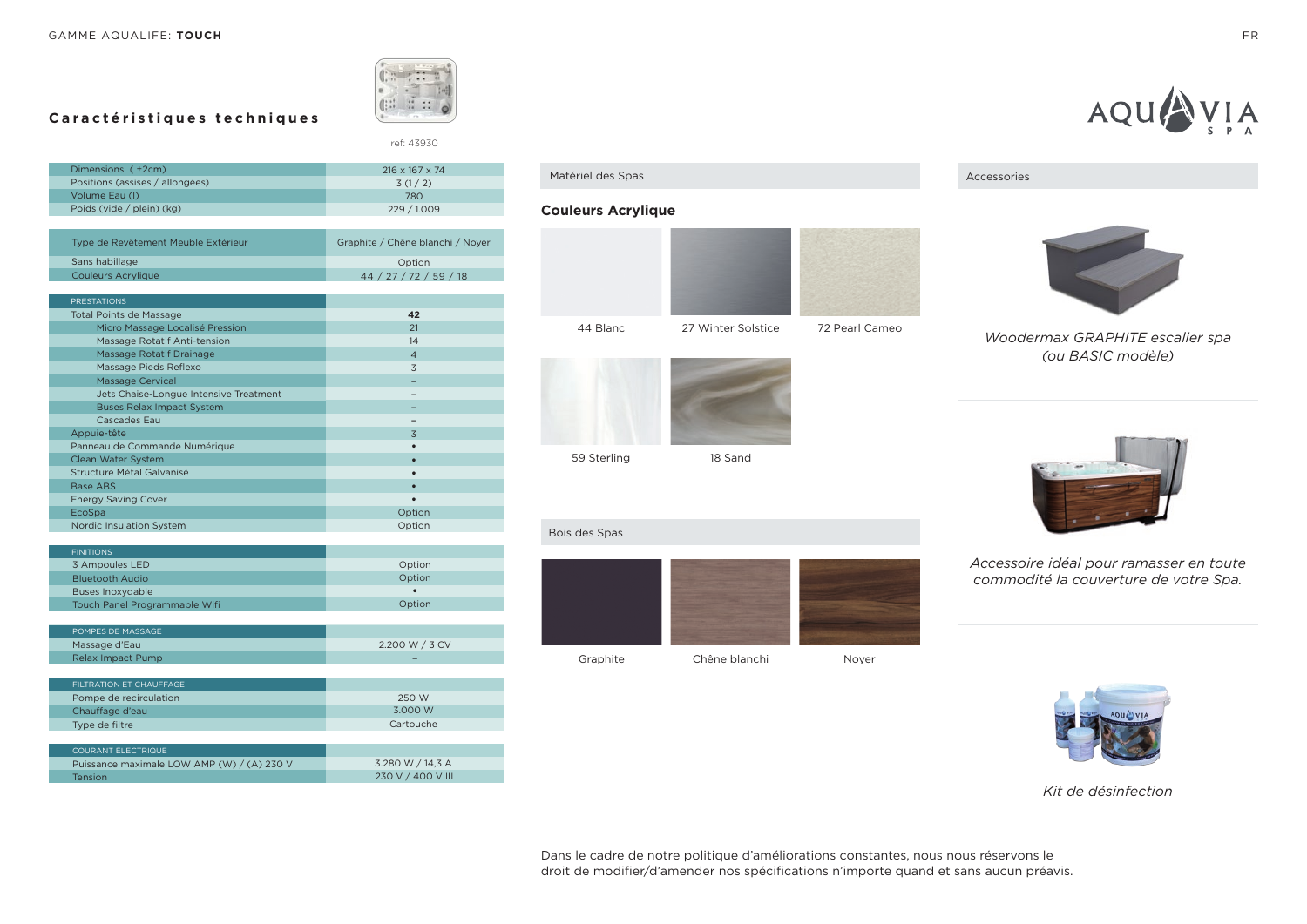



Het is een ideale spa om te genieten met uw partner: een spa met 3 plaatsen: twee ligplaatsen en een zitplaats. De verdeling van de massagepunten is uitgedacht om de beste hydromassage te bieden. De spa biedt een massage voor elk punt van de rug, benen en voeten. Het hydromassage-concept maakt het mogelijk te genieten van een volledig hydromassagecircuit, zonder het huis te verlaten.

Positions:  $3(1)(2)$ **Dimensions:**  $216 \times 167 \times 74$ 





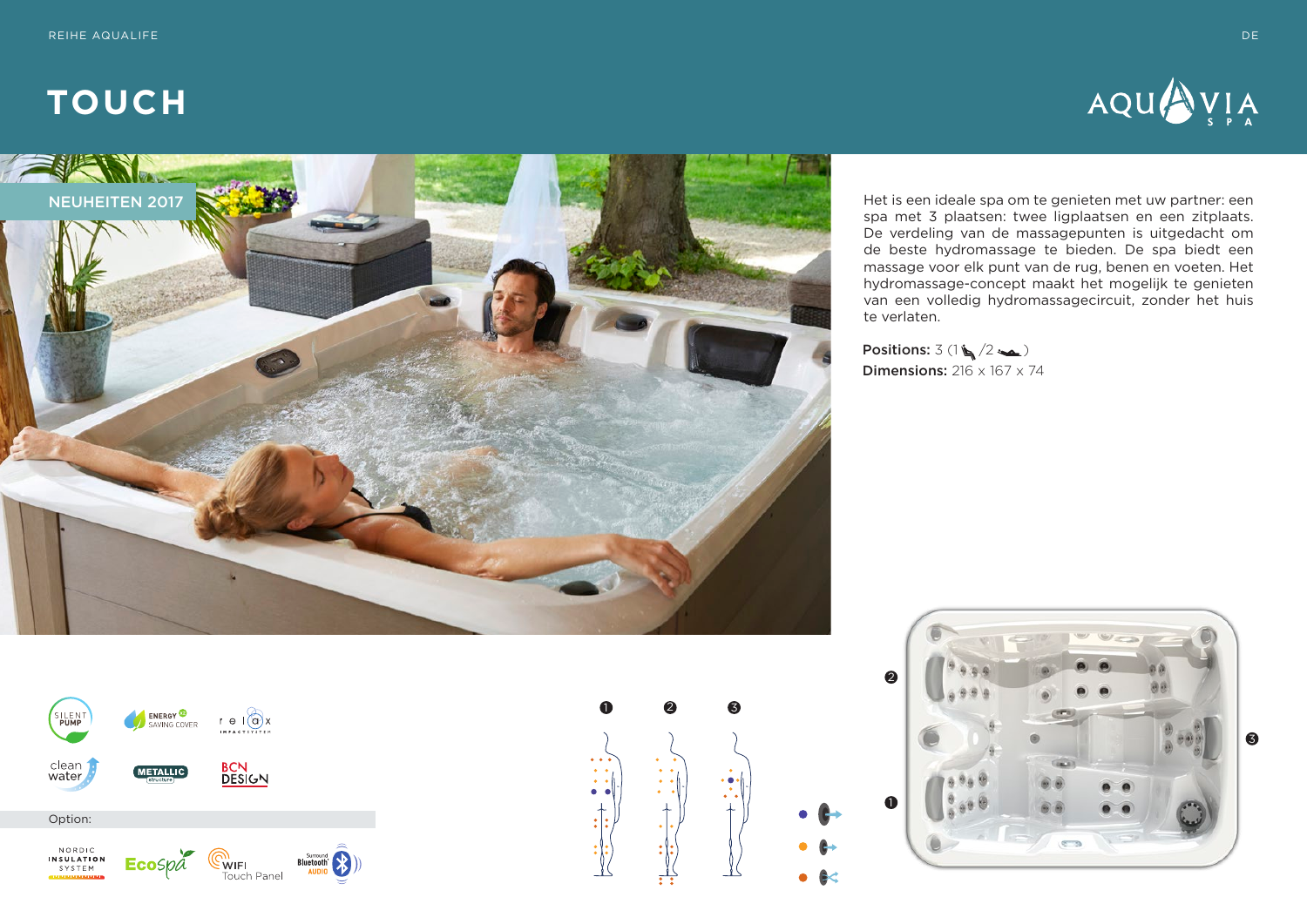**Ausstattung**



ref: 43930

| Measures $(+2cm)$            | $216 \times 167 \times 74$ |
|------------------------------|----------------------------|
| Positions (seats/loungers)   | 3(1/2)                     |
| Water capacity (I)           | 780                        |
| Weight (empty $/$ full) (kg) | 229/1009                   |
|                              |                            |

| Cabinet coating | Graphite / Chêne blanchi / Noyer |
|-----------------|----------------------------------|
| Without cabinet | Option                           |
| Acrylic colours | 44 / 27 / 72 / 59 / 18           |

| <b>FEATURES</b>                  |                |
|----------------------------------|----------------|
| Total massage points             | 42             |
| High pressure micro-massage      | 21             |
| Circular anti-stress massage     | 14             |
| Circular drainage massage        | $\overline{4}$ |
| Reflex foot massage              | 3              |
| Neck massage                     |                |
| Intensive treatment lounger jets |                |
| Relax Impact System nozzles      |                |
| Waterfall                        |                |
| <b>Headrests</b>                 | 3              |
| <b>Digital Control Panel</b>     |                |
| Clean Water System               |                |
| Galvanised metal structure       |                |
| ABS base                         | ◘              |
| <b>Energy Saving Cover</b>       |                |
| EcoSpa                           | Option         |
| Nordic Insulation System         | Option         |

| <b>FINISHES</b>               |                |
|-------------------------------|----------------|
| 3 LED spotlights              | Option         |
| <b>Bluetooth Sound</b>        | Option         |
| Stainless steel nozzles       |                |
| Programmable WiFi Touch Panel | Option         |
|                               |                |
| <b>MASSAGE PUMPS</b>          |                |
| Water massage                 | 2.200 W / 3 CV |
| <b>Relax Impact Pump</b>      |                |
|                               |                |
| FILTRATION AND HEATING        |                |
| Recirculation pump            | 250 W          |
| Water heater                  | 3.000 W        |
| Type of filter                | Cartouche      |
|                               |                |
| POWER SUPPLY                  |                |
|                               | -----------    |

#### 3.280 W / 14,3 A 230 V / 400 V III Power requirement LOW AMP (W) / (A) to 230 V Voltage

Ausführungstyp Becken

### **Acrylfarben**



59 Sterling

18 Sand

#### Verkleidungstyp Außenrahmen



Zubehör



*Woodermax GRAPHITE Spa-Leiter (oder BASIC modelle)*

## *Ideales Zubehör zum bequemen Abnehmen der Spa-Abdeckung*



*Wasserpflege-Kit*



Im Rahmen unserer Bemühungen um ständige Verbesserungen behalten wir uns das Recht vor, ohne weitere Bekanntmachungen Änderungen an der Konstruktion und den technischen Daten vorzunehmen.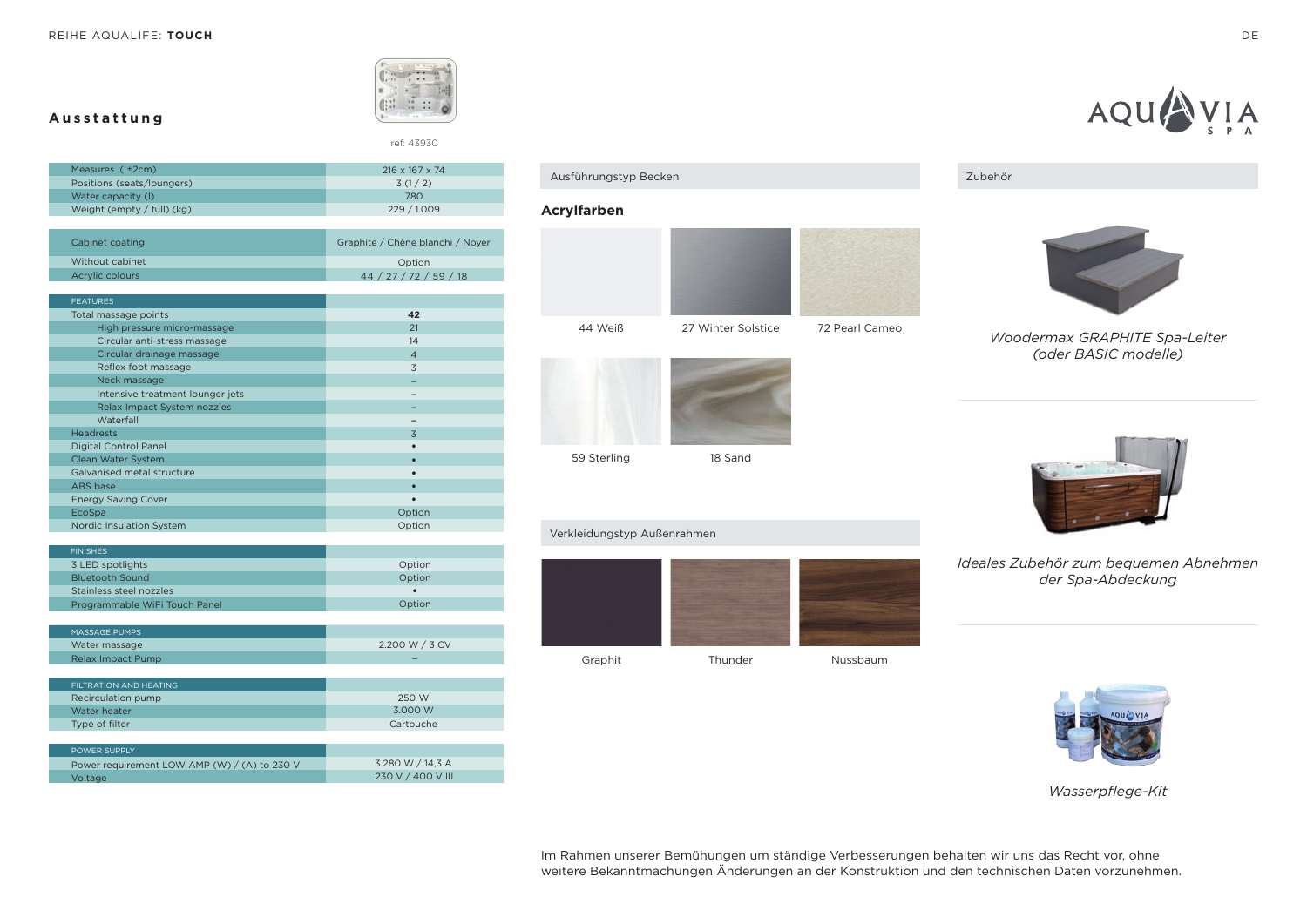



Es un Spa ideal para disfrutar con su pareja: un Spa de 3 plazas, con dos tumbonas y un asiento. La distribución de los puntos de masaje ha sido pensada para ofrecer el mejor de los hidromasajes. El Spa dispone de un masaje para cada punto de la espalda, piernas y pies. Gracias a la propuesta de hidromasaje, podrá disfrutar de un completo circuito de hidromasaje, sin moverse de casa.

Posiciones:  $3(1\sqrt{2\sqrt{2}})$ Medidas: 216 x 167 x 74





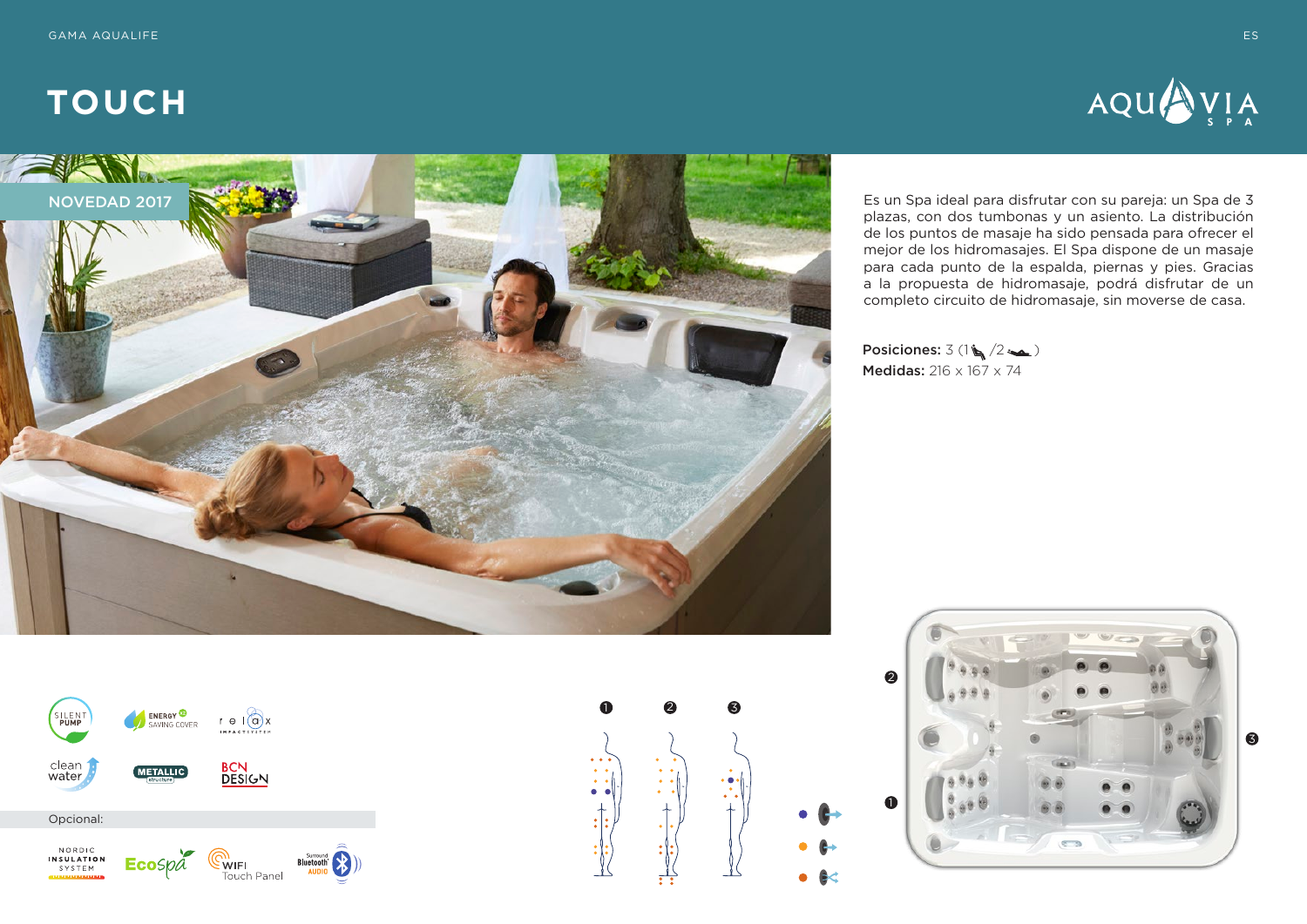

ref: 43930

# **Características técnicas**

| Medidas ( ±2cm)                    | $216 \times 167 \times 74$                       |
|------------------------------------|--------------------------------------------------|
| Posiciones (sentado / tumbado)     | 3(1/2)                                           |
| Volumen Agua (I)                   | 780                                              |
| Peso (vacío / lleno) (kg)          | 229 / 1.009                                      |
|                                    |                                                  |
| Tipo Revestimiento Mueble Exterior | Grafito / Thunder Woodermax /<br>Nogal Woodermax |
| Sin revestimiento                  | Opcional                                         |
| Colores Acrílico                   | 44 / 27 / 72 / 59 / 18                           |

| <b>PRESTACIONES</b>              |                |
|----------------------------------|----------------|
| <b>Total Puntos de Masaje</b>    | 42             |
| Micro Masaje Localizado Presión  | 21             |
| Masaje Rotativo Antitensión      | 14             |
| Masaje Rotativo Drenaje          | $\overline{4}$ |
| Masaje Pies Reflexo              | 3              |
| <b>Masaje Cervical</b>           |                |
| Jets Tumbona Intensive Treatment |                |
| Boquillas Relax Impact System    |                |
| Cascadas Agua                    |                |
| Reposacabezas                    | 3              |
| Panel de Control Digital         |                |
| Clean Water System               |                |
| Estructura Metálica Galvanizada  | ٠              |
| <b>Base ABS</b>                  |                |
| <b>Energy Saving Cover</b>       |                |
| EcoSpa                           | Opcional       |
| Nordic Insulation System         | Opcional       |

| <b>ACABADOS</b>                                                                                                                                                                                                                                                                       |                |
|---------------------------------------------------------------------------------------------------------------------------------------------------------------------------------------------------------------------------------------------------------------------------------------|----------------|
| 3 Focos LED                                                                                                                                                                                                                                                                           | Opcional       |
| <b>Bluetooth Audio</b>                                                                                                                                                                                                                                                                | Opcional       |
| Boquillas Inoxidable                                                                                                                                                                                                                                                                  | ٠              |
| Touch Panel Programable Wifi                                                                                                                                                                                                                                                          | Opcional       |
|                                                                                                                                                                                                                                                                                       |                |
| <b>BOMBAS DE MASAJE</b>                                                                                                                                                                                                                                                               |                |
| Masaje de agua                                                                                                                                                                                                                                                                        | 2.200 W / 3 CV |
| <b>Relax Impact Pump</b>                                                                                                                                                                                                                                                              |                |
|                                                                                                                                                                                                                                                                                       |                |
| FILTRACIÓN Y CALEFACCIÓN                                                                                                                                                                                                                                                              |                |
| Bomba de recirculación                                                                                                                                                                                                                                                                | 250 W          |
| Calentador de agua                                                                                                                                                                                                                                                                    | 3.000 W        |
| Tipo de filtro                                                                                                                                                                                                                                                                        | Cartucho       |
|                                                                                                                                                                                                                                                                                       |                |
| <b>CORRIENTE ELÉCTRICA</b>                                                                                                                                                                                                                                                            |                |
| $D_{1}$ , $L_{2}$ , $L_{3}$ , $L_{4}$ , $L_{5}$ , $L_{6}$ , $L_{7}$ , $L_{8}$ , $L_{1}$ , $L_{1}$ , $L_{1}$ , $L_{1}$ , $L_{1}$ , $L_{1}$ , $L_{1}$ , $L_{1}$ , $L_{2}$ , $L_{3}$ , $L_{1}$ , $L_{2}$ , $L_{3}$ , $L_{1}$ , $L_{2}$ , $L_{3}$ , $L_{1}$ , $L_{2}$ , $L_{3}$ , $L_{4}$ | $7.2001117171$ |

| Potencia requerida LOW AMP (W) / (A) a 230 V | 3.280 W / 14.3 A  |
|----------------------------------------------|-------------------|
| Voltaie                                      | 230 V / 400 V III |

#### **Colores Acrílico**





59 Sterling

### 18 Sand

#### Acabados Mueble



#### Acabados Casco Accesorios



# *Escalera Woodermax GRAFIT0 (o modelo BASIC)*



## *Accesorio ideal para recoger de forma cómoda la cubierta del spa*



#### *Kit de desinfección*

Como parte de nuestra política de mejoramiento continuo, nos reservamos el derecho de modificar el diseño y/o especificaciones sin previo aviso.

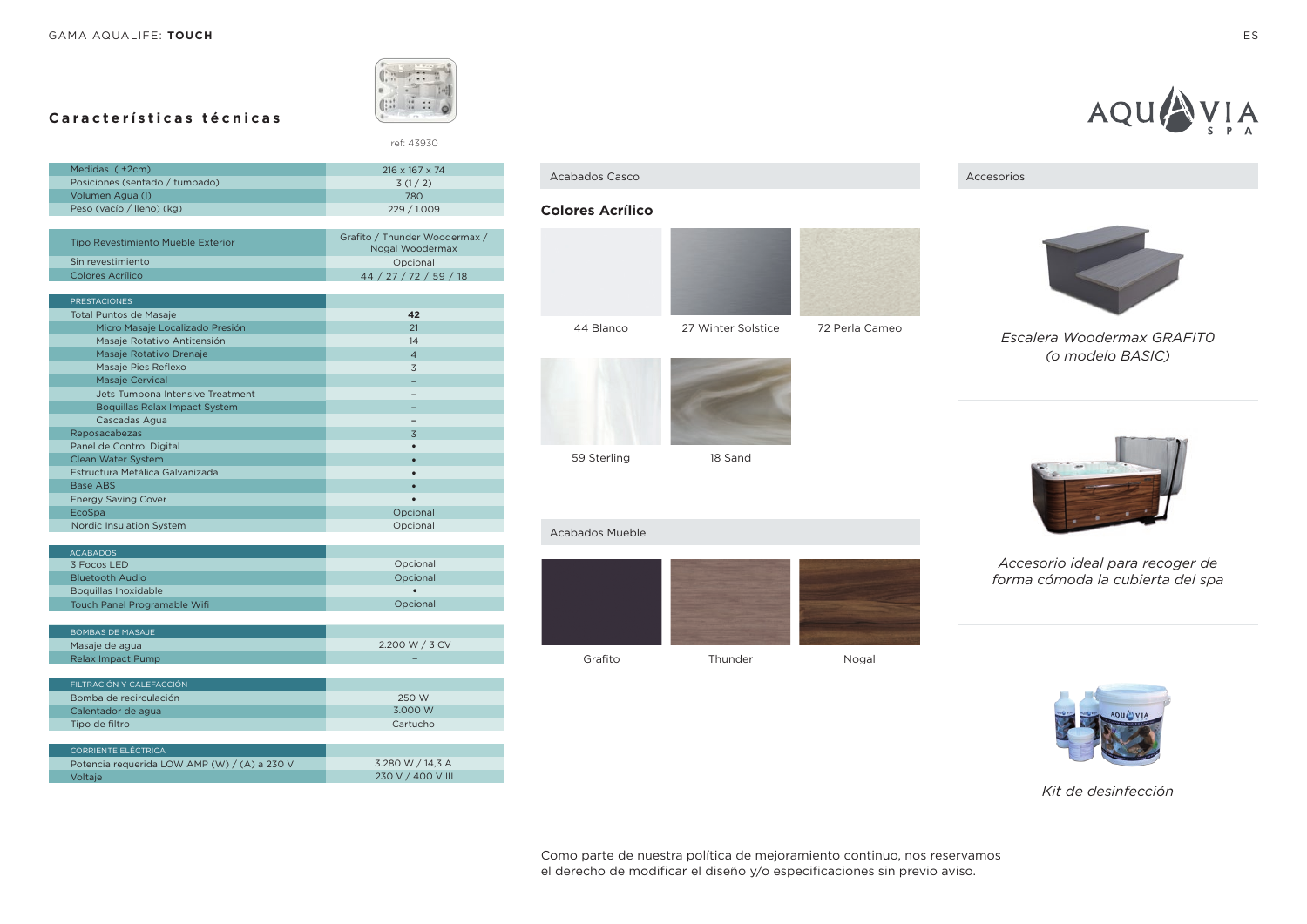



Si tratta di una Spa con 3 posti, due sdraio e un sedile, perfetta per stare insieme. La distribuzione dei punti di massaggio è stata pensata per offrire la migliore esperienza di idromassaggio. La Spa dispone infatti di punti di massaggio per spalle, gambe e piedi, una soluzione che ti consente di godere di un circuito di idromassaggio completo comodamente a casa.

Posizioni:  $3(1 \leq 2 \leq n)$ Misure: 216 x 167 x 74





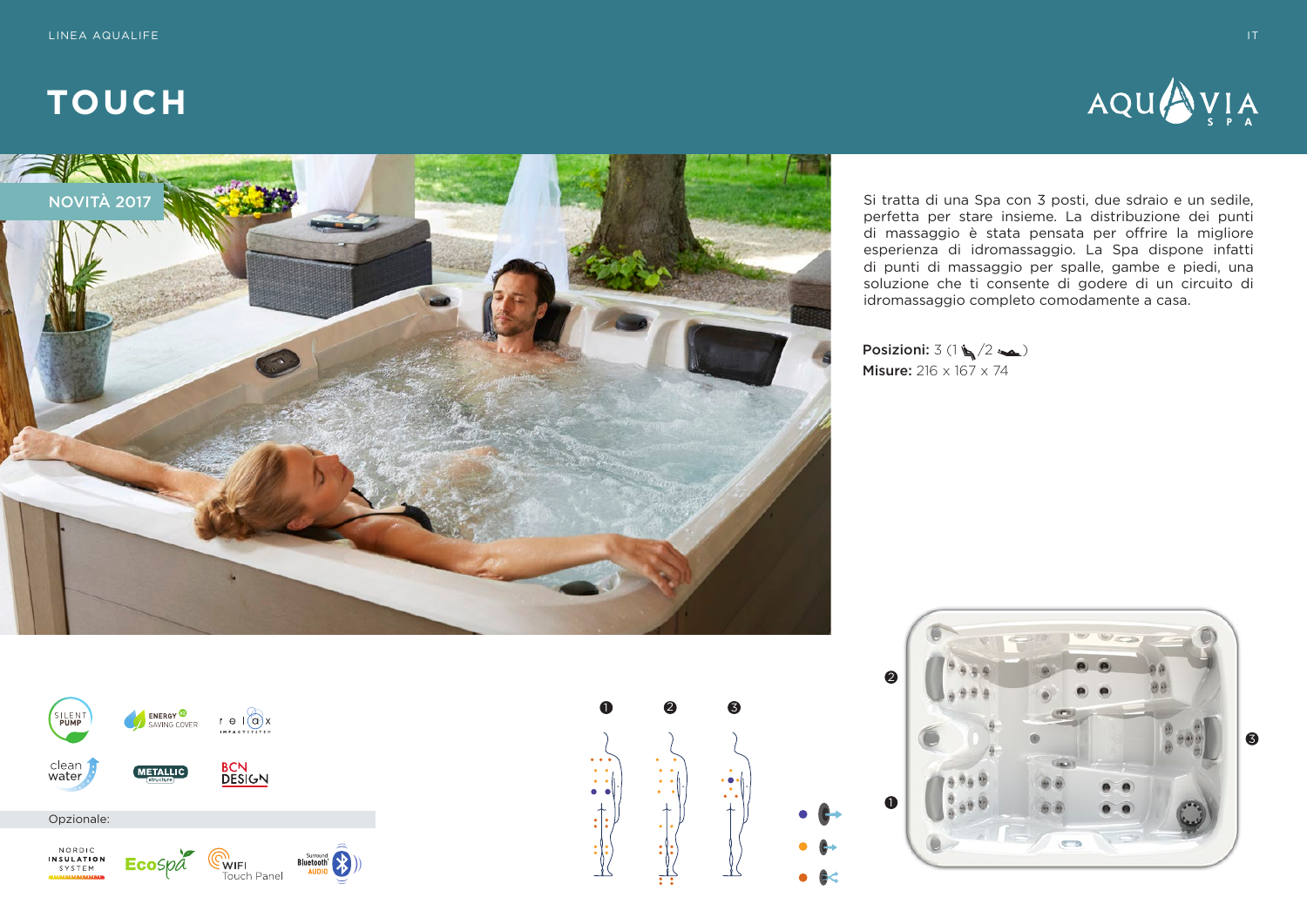**Caratteristiche**

Colori Acrilico



ref: 43930

44 / 27 / 72 / 59 / 18

| Misure $(±2 cm)$                        | $216 \times 167 \times 74$ |
|-----------------------------------------|----------------------------|
| Posizioni (seduto / sdraiato)           | 3(1/2)                     |
| Volume acqua (I)                        | 780                        |
| Peso (vuota/piena) (kg)                 | 229 / 1.009                |
|                                         |                            |
| Tipo di rivestimento del mobile esterno | Grafite / Thunder / Noce   |
| Senza rivestimento                      | Opzionale                  |

| <b>PRESTAZIONI</b>                      |                |
|-----------------------------------------|----------------|
| Totale punti di massaggio               | 42             |
| Micro massaggio localizzato a pressione | 21             |
| Massaggio rotativo antitensione         | 14             |
| Massaggio rotativo drenante             | $\overline{4}$ |
| Massaggio ai piedi Reflexo              | 3              |
| Massaggio cervicale                     |                |
| Jet lettino Intensive Treatment         |                |
| Bocchette Relax Impact System           |                |
| Cascate d'acqua                         |                |
| Poggiatesta                             | 3              |
| Pannello di controllo digitale          |                |
| Clean Water System                      |                |
| Struttura metallica galvanizzata        |                |
| <b>Base ABS</b>                         |                |
| <b>Energy Saving Cover</b>              |                |
| EcoSpa                                  | Opzionale      |
| <b>Nordic Insulation System</b>         | Opzionale      |

| <b>FINITURE</b>                              |                   |
|----------------------------------------------|-------------------|
| 3 luci LED                                   | Opzionale         |
| <b>Bluetooth Audio</b>                       | Opzionale         |
| Bocchette Inossidabile                       | ٠                 |
| Touch Panel Programmabile Wi-Fi              | Opzionale         |
|                                              |                   |
| POMPE DI MASSAGGIO                           |                   |
| Massaggio ad acqua                           | 2.200 W / 3 CV    |
| <b>Relax Impact Pump</b>                     |                   |
|                                              |                   |
| FILTRAGGIO E RISCALDAMENTO                   |                   |
| Pompa di ricircolo                           | 250 W             |
| Scaldaacqua                                  | 3.000 W           |
| Tipo di filtro                               | Cartuccia         |
|                                              |                   |
| <b>CORRENTE ELETTRICA</b>                    |                   |
| Potenza necessaria LOW AMP (W) / (A) a 230 V | 3.280 W / 14,3 A  |
| <b>Tensione</b>                              | 230 V / 400 V III |
|                                              |                   |

### **Colori superficie acrilica**





59 Sterling

18 Sand

#### Mobile in sintetico







AQU

*Escaletta Woodermax GRAFITE (o BASIC)*



*Copertura con supporto metálico*



*Kit di disinfezione*

Fedeli alla nostra politica di continuo miglioramento, ci riserviamo il diritto di modificare il design e/o le specifiche senza preavviso.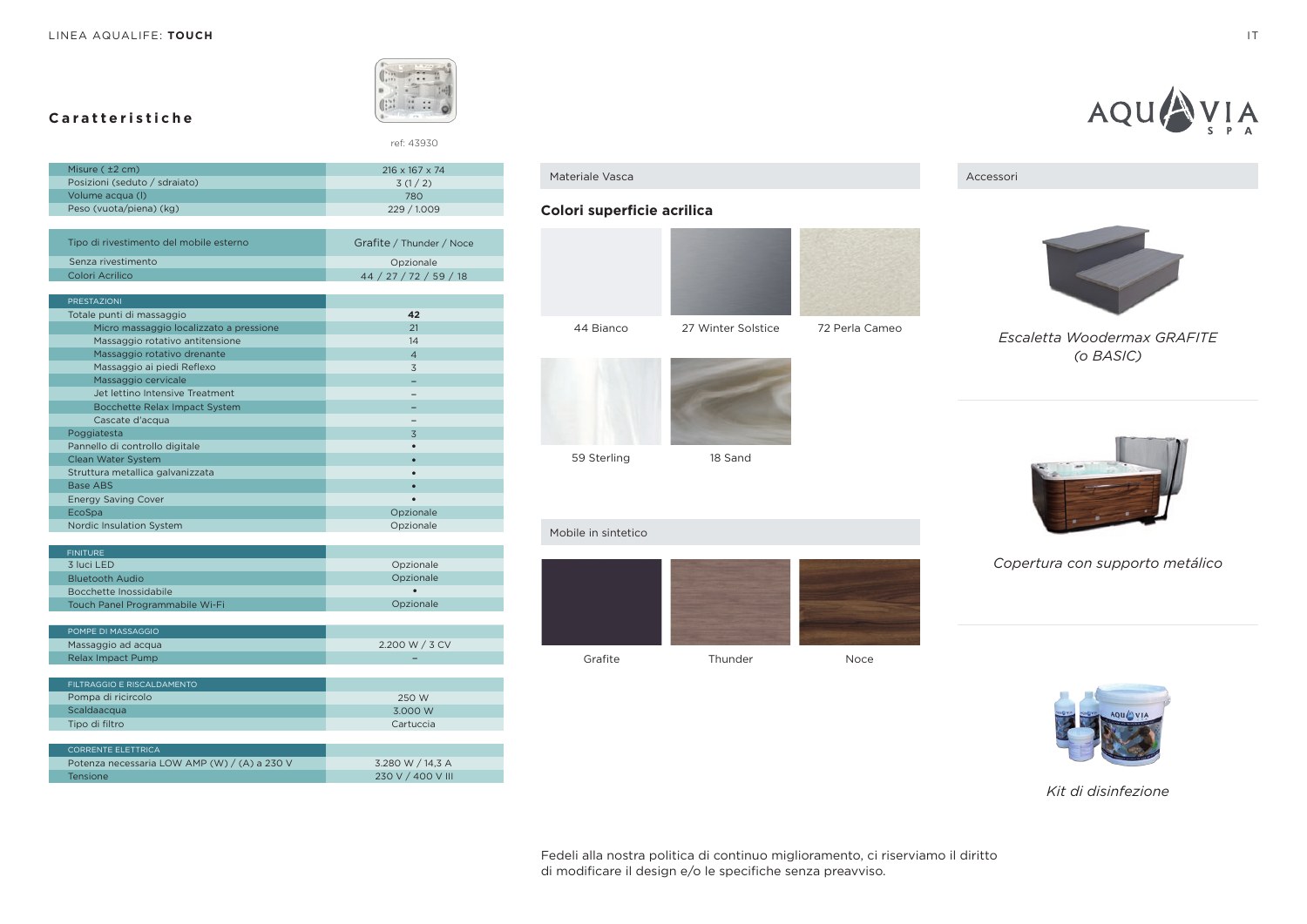



Dieses Spa ist ideal für Paare: ein Spa mit drei Plätzen, zwei Liegeplätzen und einem Sitzplatz. Die Massagepunkte wurden so verteilt, dass sie eine ideale Hydromassage liefern. Das Spa bietet eine Massageeinrichtung für jeden Punkt an Rücken, Beinen und Füßen. Dank der Hydromassage können Sie einen kompletten Hydromassage-Zyklus durchlaufen – ohne das Haus verlassen zu müssen.

Posities:  $3(1\frac{1}{2}\sqrt{2\pi})$ **Afmetingen:**  $216 \times 167 \times 74$